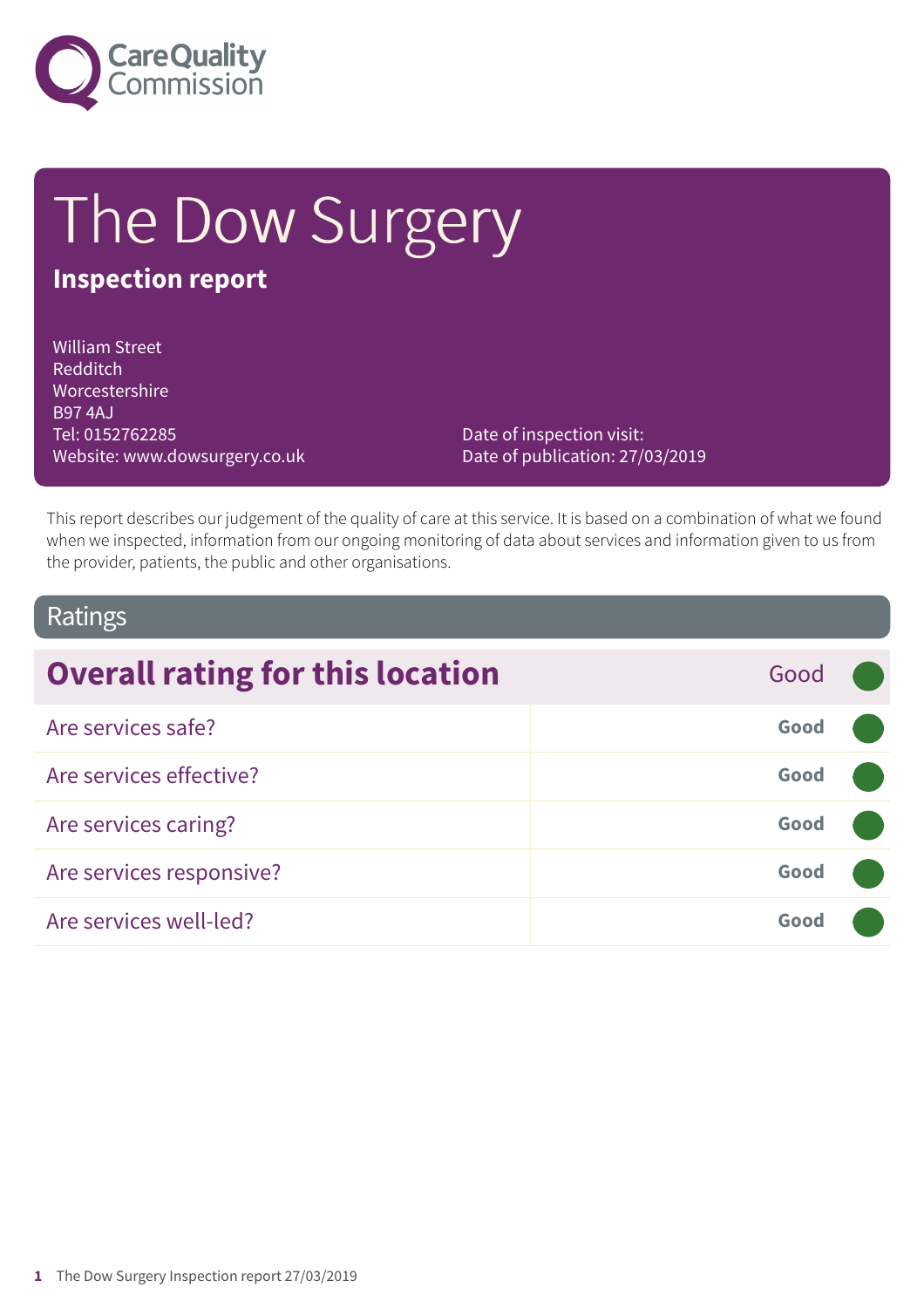# Overall summary

We carried out an announced comprehensive inspection at The Dow Surgery on 6 March 2019 as part of our inspection programme. The practice was previously inspected in 2016 and rated good.

We based our judgement of the quality of care at this service on a combination of:

•what we found when we inspected

•information from our ongoing monitoring of data about services and

•information from the provider, patients, the public and other organisations.

We have rated this practice as good overall and good for each of the population groups.

•The practice provided care in a way that kept patients safe and protected them from avoidable harm.

•Patients received effective care and treatment that met their needs.

•Staff dealt with patients with kindness and respect and involved them in decisions about their care.

•The practice organised and delivered services to meet patients' needs. Patients could access care and treatment in a timely way.

•The practice had a focus on learning and improvement.

•The way the practice was led and managed promoted the delivery of high-quality, person-centred care.

However, there were also areas of practice where the provider needs to make improvements.

The provider should:

•Review their carers register and improve process for identification of carers.

•Ensure that all complaints are logged and trends identified.

•Review processes in place for engaging with patients and consider reinstatement of the PPG to ensure patient views and feedback are considered.

#### **Details of our findings and the evidence supporting our ratings are set out in the evidence tables.**

**Dr Rosie Benneyworth** BM BS BMedSci MRCGP

Chief Inspector of Primary Medical Services and Integrated Care